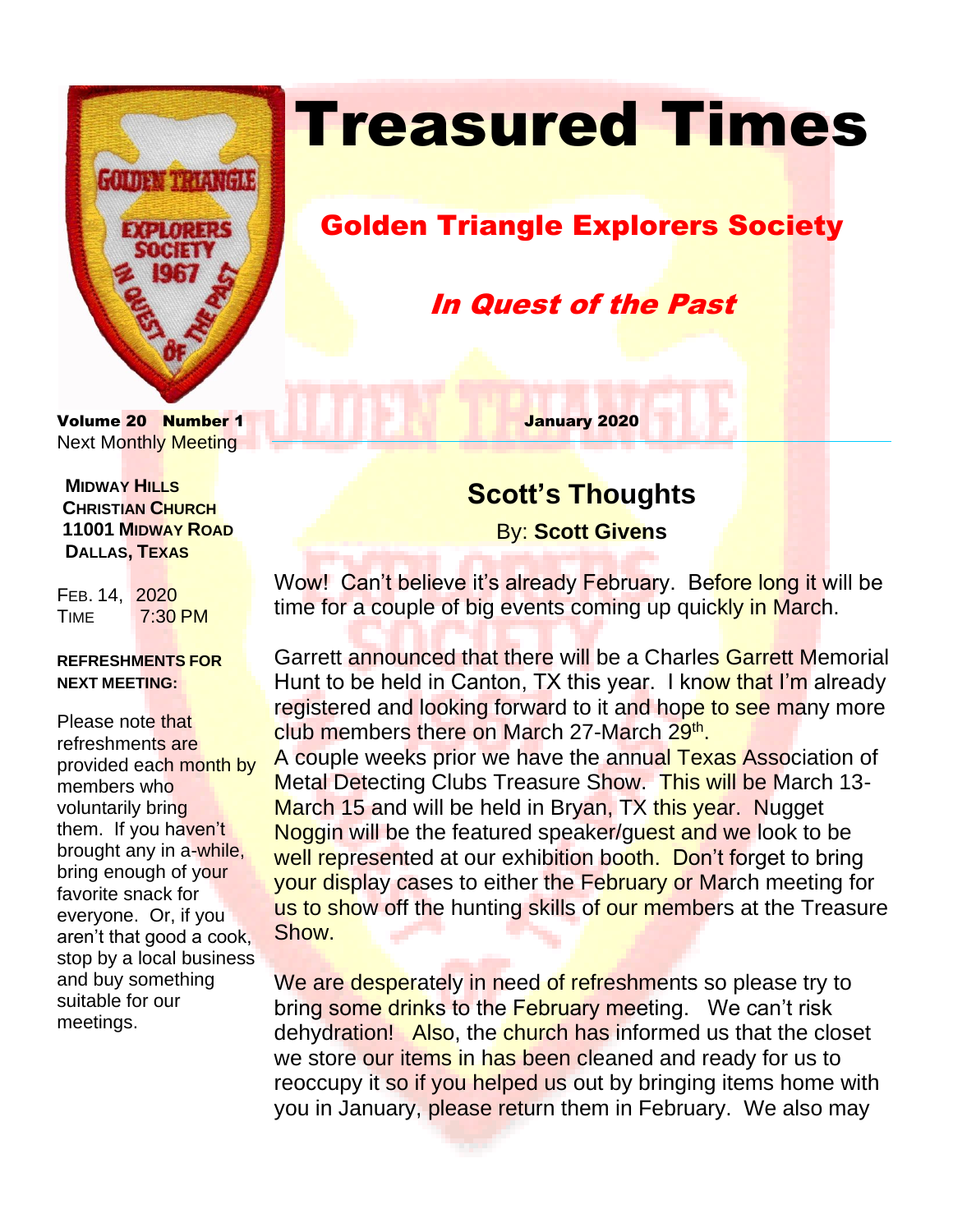#### **Future Monthly Meetings**

Feb. 14, 2020 7:30 March 13, 2020 7:30 April 10, 2020 7:30

#### **CLUB OFFICERS**

**PRESIDENT:** SCOTT G.

**VICE PRESIDENT:**  REGGIE C.

**Treasurer:**  FRANCINE B.

**SECRETARY:**  MARY P.

#### **OTHER CONTACTS**

**HUNT MASTER: OPEN** 

**REFRESHMENTS CHAIR:** BILL A.

**NEWSLETTER EDITOR: OPEN** 

**WEBMASTER: JOHN B.**

**SEE YOUR MEMBER DIRECTORY FOR TELEPHONE NUMBERS**

#### MEMBER ADVERTISEMENTS

This space is reserved for free member ads. Do you have something you wish to sell or buy? Member ads, including pictures, will be printed as space allows.

need more paper products in case what we had in storage was impacted by the mold/mildew.

I hope all your hunting is finding and look forward to seeing everyone!

### **1-20 GOLDEN TRIANGLE EXPLORERS SOCIETY MINUTES OF JANUARY 10, 2020 MEETING**

**By: Mary Penson**

President Scott G called our January meeting to order.

Mickey C joined Golden Triangle this evening. No guests were present.

Scott let us know Andy B has the flu. Harold G is in a rehab center. We had a get well card for **Harold and a sympathy card** for Greg W. His mother passed away before Christmas.

Scott announced the upcoming open treasure hunts: Annual HARC Beach Hunt and TAMDC Satellite Hunt on February 29 in Houston TX. TAMDC Annual Convention and Silver Hunt March 13, 14 and 15 in Bryan, TX. Charles Garrett 4<sup>th</sup> Annual Memorial Hunt March 27, 28 and 29 in Canton, TX. Piney Woods Relic Hunt, May 9 in Longview TX.

Golden Triangle will be needing volunteers to help with our display and fund raiser at the TAMDC Convention. Scott is asking for display cases of your favorite finds to show at the convention. If you are not planning to go Bryan and would like to have your cases displayed, someone will take them.

Due to Andy's illness Scott G read the treasurers report and made it available to the membership. It will be filed for audit. He also told us of the Fund Raiser prizes.

2020 dues are due in January.

Mary P read the minutes of the December meeting, there were no additions or corrections. Ed B moved to accept them as read, Larry V and Jack L seconded the motion.

Our speakers were members of the club. John B told and showed us of a shovel he purchased It had broken, had a five year warranty. Item was from overseas but he repaired it himself. Larry V told us of his shovel story. Jack L told us of a dog tag Reggie C had found on one of his treasure hunts in Northern Ireland and the research to find the original owner's (William Petros, Jr.) family so it could be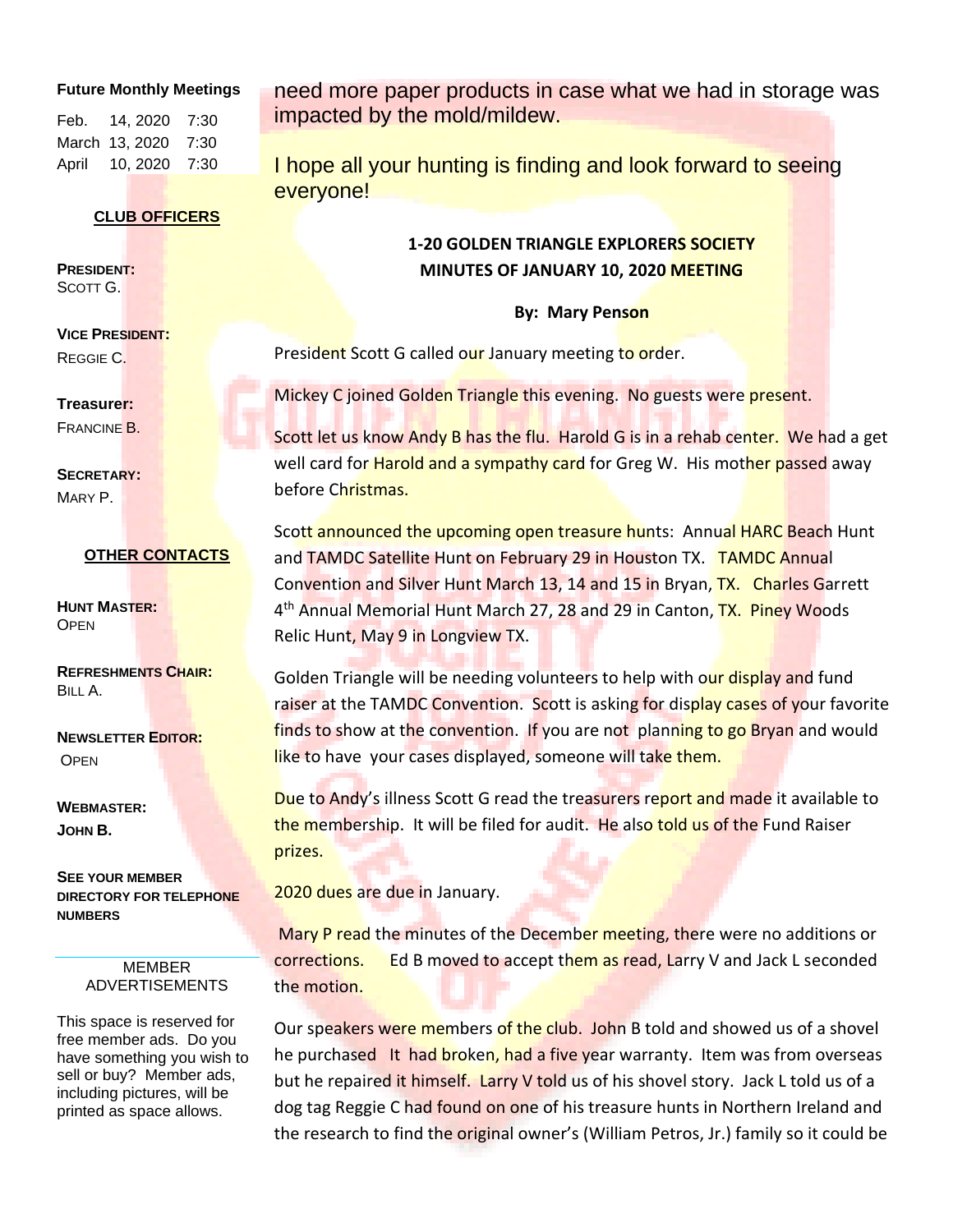returned. Reggie told us about the actual find and how excited he was to see it had belonged to an American World War II veteran. Scott told us of two websites to be used for research, Land Glide and Land Grid.

Vote for FOM and buy Fund Raiser tickets.

We took a break and enjoyed the many good foodstuffs.

**Fund Raiser winners:** 1839 Large Cent – Mary P Yeah, 1889 Morgan Dollar – Bill A, 1858 Flying Eagle Cent – Mary P, Chick Fil A Gift Card – Frank M, Dunkin Donuts Gift Card – Pete Y

**Door Prize winners:** Door Prizes were \$1 Scratch Off cards with a Buffalo Nickle. Pete y, John B, Frank L, Mary P and Bill A.

Before the FOM winners were announced. Velma S told us the Treasure Hunter of the Year for 2019. She handed the plaque to our President Scott G.

Find of the Month winners are listed in the newsletter.

Birthday/Anniversary – Susan P Name Tag Winner – Shirley V

Scott asked if there were any more announcements, hearing none he asked for a motion to adjourn. Reggie C made the motion. The meeting was adjourned.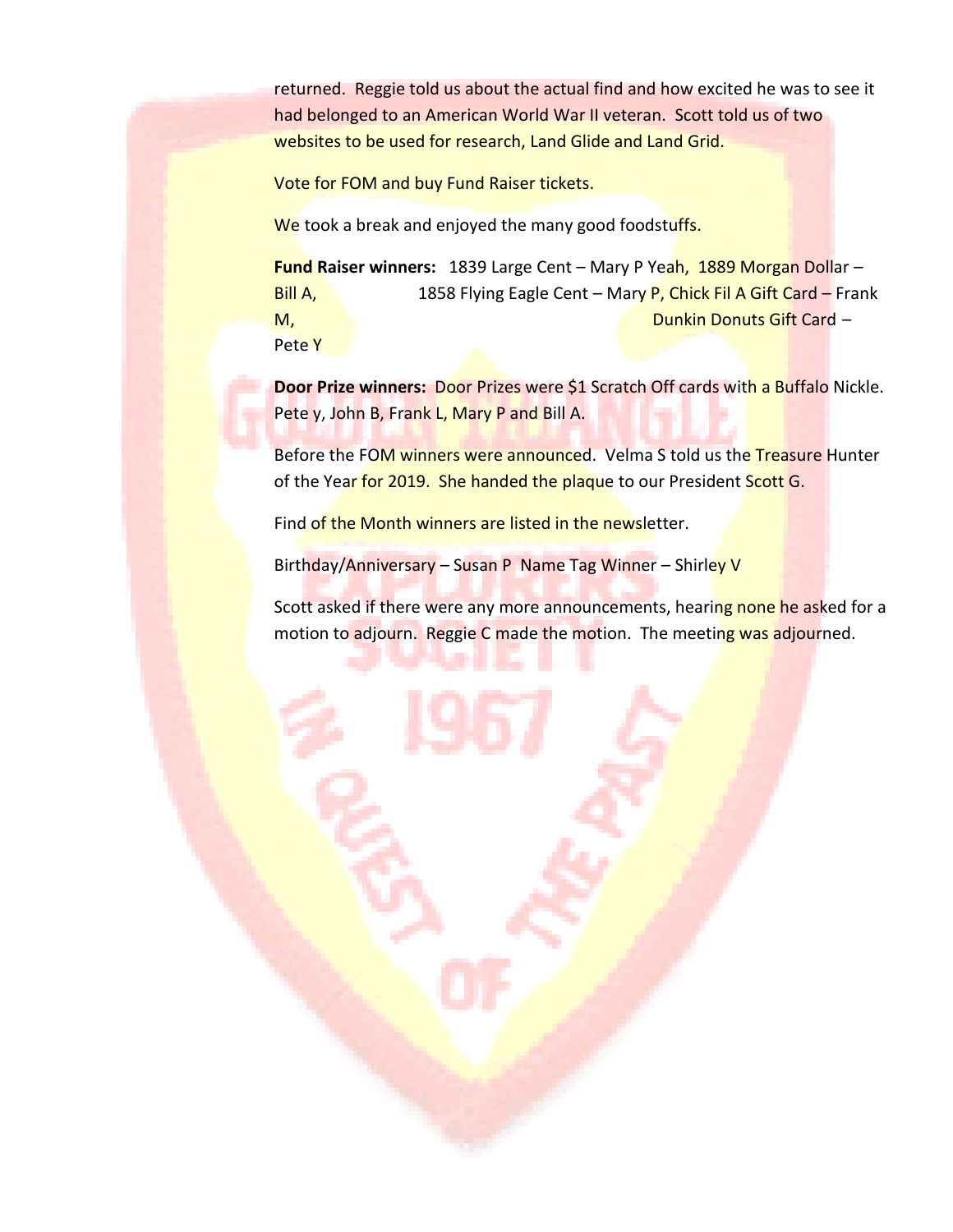## **FUNDRAISER PRIZES February 14th, 2020**



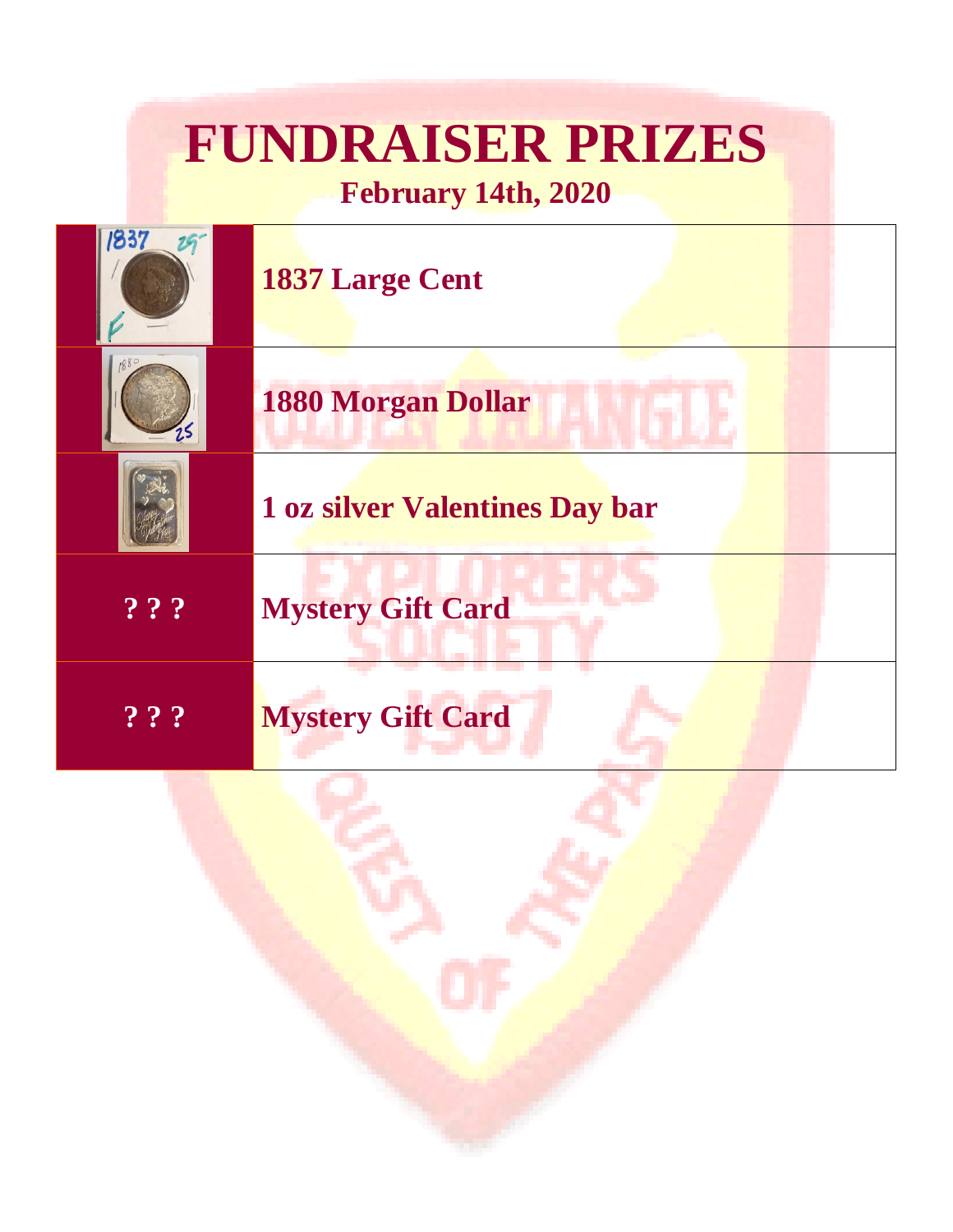## *Finds of The Month*

| Coin              |  | 1 <sup>st</sup><br>2 <sup>nd</sup> | 1912 Barber Dime                 | Scott G.  |
|-------------------|--|------------------------------------|----------------------------------|-----------|
|                   |  |                                    | 1877? Seated Quarter             | Reggie C. |
|                   |  | 3rd                                | <b>Victoria Penny</b>            | Reggie C. |
| Jewelry           |  | 1 <sup>st</sup>                    | <b>Silver Ring</b>               | John B.   |
|                   |  | 2 <sup>nd</sup>                    | <b>Native American Ring</b>      | Reggie C. |
|                   |  | 3 <sup>rd</sup>                    | <b>Silver &amp; Gold Earring</b> | Codey K.  |
|                   |  |                                    |                                  |           |
| Relics            |  | 1 <sup>st</sup>                    | WW1 Dog Tag                      | Scott G.  |
|                   |  | 2 <sup>nd</sup>                    | Old Bottle                       | Codey K.  |
|                   |  | 3 <sup>rd</sup>                    | <b>Roman Game Piece</b>          | Reggie C. |
|                   |  |                                    |                                  |           |
| Unusual           |  | 1 <sup>st</sup>                    | Physician's Seal                 | Reggie C. |
|                   |  | 2 <sup>nd</sup>                    | 1930's San Jacinto Token         | Scott G.  |
|                   |  | 3rd                                | <b>Lead Indian</b>               | Reggie C. |
|                   |  |                                    |                                  |           |
| $2nd$ Chance 1 st |  |                                    | <b>Hood Ornament</b>             | Scott G.  |
|                   |  | 2 <sup>nd</sup>                    | <b>British Half Penny</b>        | Reggie C. |
|                   |  | 3 <sup>rd</sup>                    | <b>British Penny</b>             | Reggie C. |
|                   |  |                                    |                                  |           |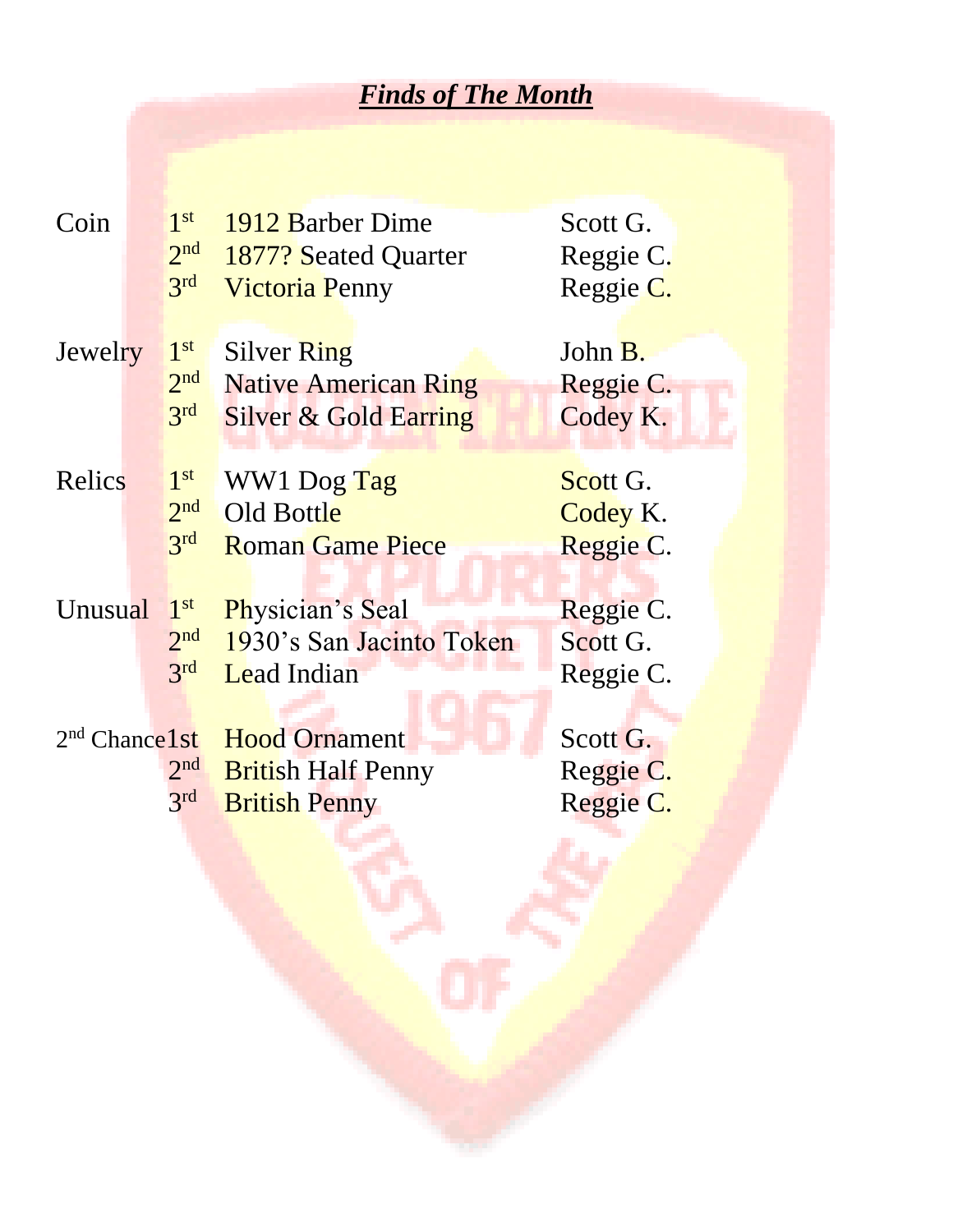## **Travels Across Texas (Scott's Hometown**  $\odot$ **)**

**WATAUGA, TEXAS**. Watauga is on U.S. Highway 377 ten miles northwest of Fort Worth in northern Tarrant County. The first permanent residents arrived after th[e Civil War.](https://tshaonline.org/handbook/online/articles/qdc02) Settlers transported the name Watauga from Cherokee settlements in Tennessee. The area may have been a Cherokee settlement, and Watauga is a Cherokee word meaning "village of many springs." The town developed as a loosely organized area of relatively large farms and ranches, which did not become a recognizable community until the early 1880s. The organization of the settlement was spurred by the extension of the tracks of the Texas and Pacific Railway through the area in 1881. A station opened, and in 1883 Watauga received a post office. The school registered twenty-six pupils and employed one teacher during the 1896–97 term. Watauga had a population of sixty-five in the middle 1930s, by which time its railroad depot had ceased operations. It reported an identical population ten years later. Like many Tarrant County communities that surround Fort Worth, Watauga emerged from its period of decline during the post-World War II years due largely to the development of defense plants in the area. Watauga had a population of 1,012 by the middle 1960s; it had 7,050 residents in 1976 and 20,009 by 1990. In 2000 the population was 21,908 and increased to 24,199 by 2015. BIBLIOGRAPHY:

William Bright, Native American Placenames of the Southwest: A Handbook for Travelers (Norman: University of Oklahoma Press, 2013).

Kathleen E. and Clifton R. St. Clair, eds., *Little Towns of Texas* (Jacksonville, Texas: Jayroe Graphic Arts, 1982). *Historic Resources Survey: Selected Tarrant County Communities* (Fort Worth: Historic Preservation Council for Tarrant County, 1990).